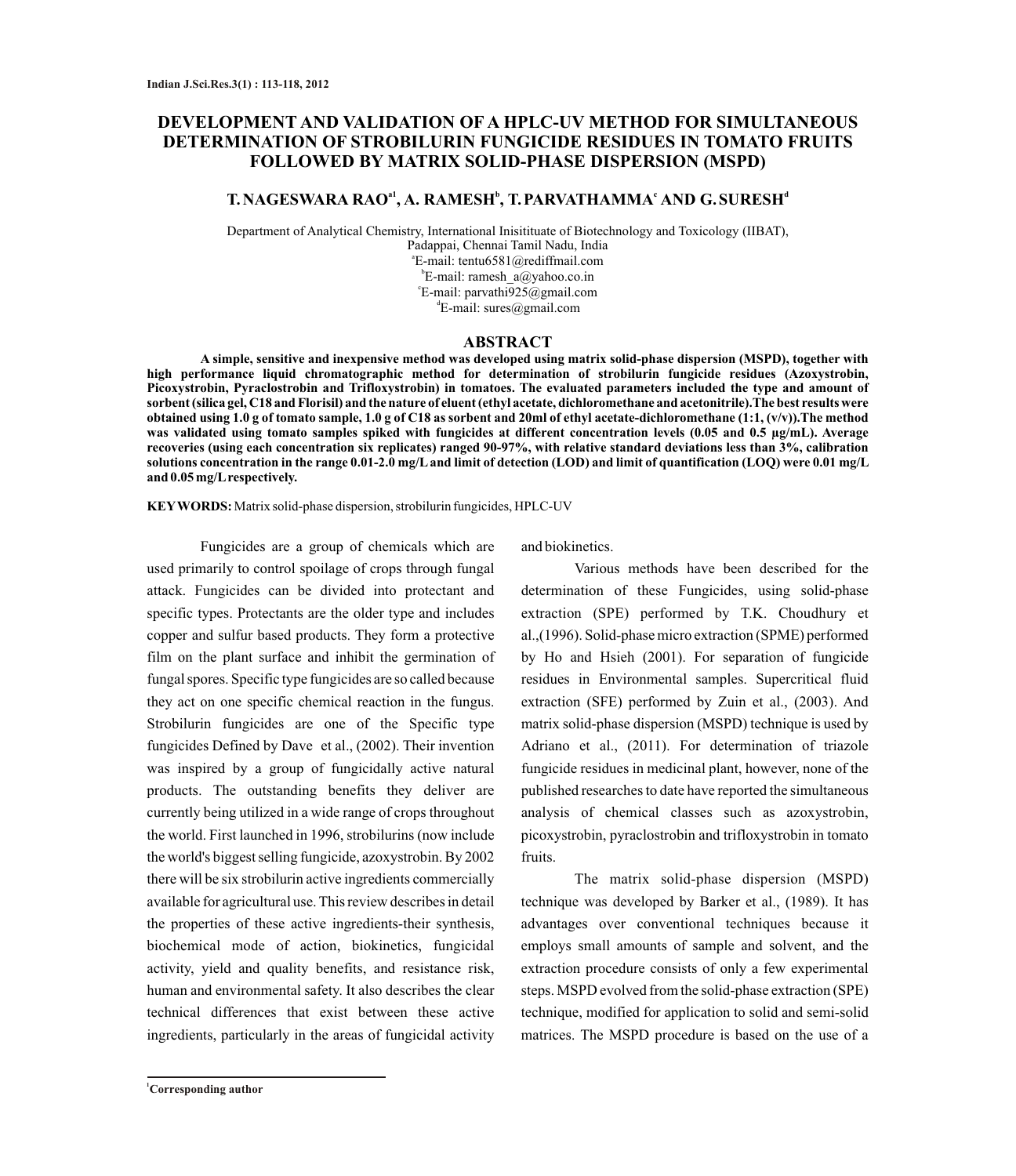sorbent, which acts as an abrasive in order to produce a modified "opening" of the solid matrix, facilitating the extraction process when using a suitable solvent for eluting the analytes. The use of MSPD for fungicide recovery depends on the solubility of the fungicide in the eluting solvent, as well as the interactions between the matrix components, sorbent and eluent.

Due to the lack of literature reports concerning the use of MSPD as an extraction technique for fungicides belonging to different chemical classes from plants, this paper presents an MSPD method for determination of residue of fungicides in tomato fruits. So, the present research considered four different chemical classes, namely azoxystrobin, picoxystrobin, pyraclostrobin and trifloxystrobin which analysis by high-performance liquid chromatography with ultraviolet detector (HPLC-UV).

### **EXPERIMENTAL**

#### **Standards, Reagents and Samples**

Certificated analytical standards of Azoxystrobin (99.4%), picoxystrobin (98.5%), pyraclostrobin (99.1%) and trifloxystrobin (99.2%) were obtained from international institute of biotechnology and toxicology (IIBAT). Common names and structures of the strobilurin fungicides evaluated here are shown in Fig. 1. Acetonitrile was purchased from Rankem, New Delhi, Analytical grade solvents, dichloromethane and ethyl acetate, were supplied from Merck Limited, Mumbai, C18-bonded silica (50 µm) from phenomenex (Torrance, CA, USA), Florisil (60-100 mesh) from fluka chemie GmbH CH-9471 Buchs, AR grade sodium sulphate from Merck Limited, Mumbai and tomato fruits were purchased from local market. They were brought to the laboratory and stored in plastic bag at refrigerator condition until they were processed in the laboratory.

### **Standard Stock Solutions**

The fungicide standard stock solutions were individually prepared in acetonitrile at a concentration level 100 µg/mL and stored in a freezer at -18°C. The stock standard solutions were used for up to 3 months. Suitable concentrations of working standards were prepared from the stock solutions by dilution using acetonitrile, immediately prior to sample preparation.

#### **Sample Preparation**

Representative 1.0 g portions of tomatoes fortified with  $1000 \mu L$  of working standard solution. The mixture was then gently blended in the mortar for 30 min, to assess the homogeneity of the sample. The sample was allowed to stand at room temperature for one hour, before it was kept at refrigerator condition, until analysis.

#### **Extraction Procedure**

1.0 g of tomato sample was weighed out and homogenized with 1.0 g of  $C_{18}$  bonded silica for 5 min. The homogenized sample was transferred to an MSPD column consisting of a 20mL capacity polyethylene syringe containing 1.0 g flurosil and 1.0 g of anhydrous sodium sulfate. The elution was performed under vacuum with 20 mLof ethyl acetate-dichloromethane (1:1).The eluent was collected into a round bottom flask and evaporated to near dryness. Finally make up with 5mL of acetonitrile and analysed by HPLC-UV system.

#### **Chromatographic Separation Parameters**

The HPLC-UV system used, consisted shimadzu high performance liquid chromatographywith LC-20AT pump and SPD-20A interfaced with LC solution software, equipped with a reversed phase  $C_{18}$  analytical column of 250 mm x 4.6 mm and particle size 5  $\mu$ m (PhenomenexLunaC<sub>18</sub>). Column temperature was maintained at 40°C. The injected sample volume was 20µL. Mobile Phases A and B were Acetonitrile and 0.1% formic acid (70:30(v/v)). The flow- rate used was kept at  $1.0$ ml/min. A detector wavelength was 240nm. The external standard method of Calibration was used for this analysis.

### **Method Validation**

Method validation ensures analysis credibility. In this study, the parameters accuracy, precision, linearity and limits of detection (LOD) and quantification (LOQ) were considered. The accuracy of the method was determined by recovery tests, using samples spiked at concentration levels of 0.05 and 0.5 mg/kg. Linearity was determined by different known concentrations (0.01, 0.05, 0.1, 0.5, 1.0 and 2.0 µg/ml) were prepared by diluting the stock solution. The limit of detection (LOD, µg/mL) was determined as the lowest concentration giving a response of 3 times the baseline noise defined from the analysis of control (untreated) sample. The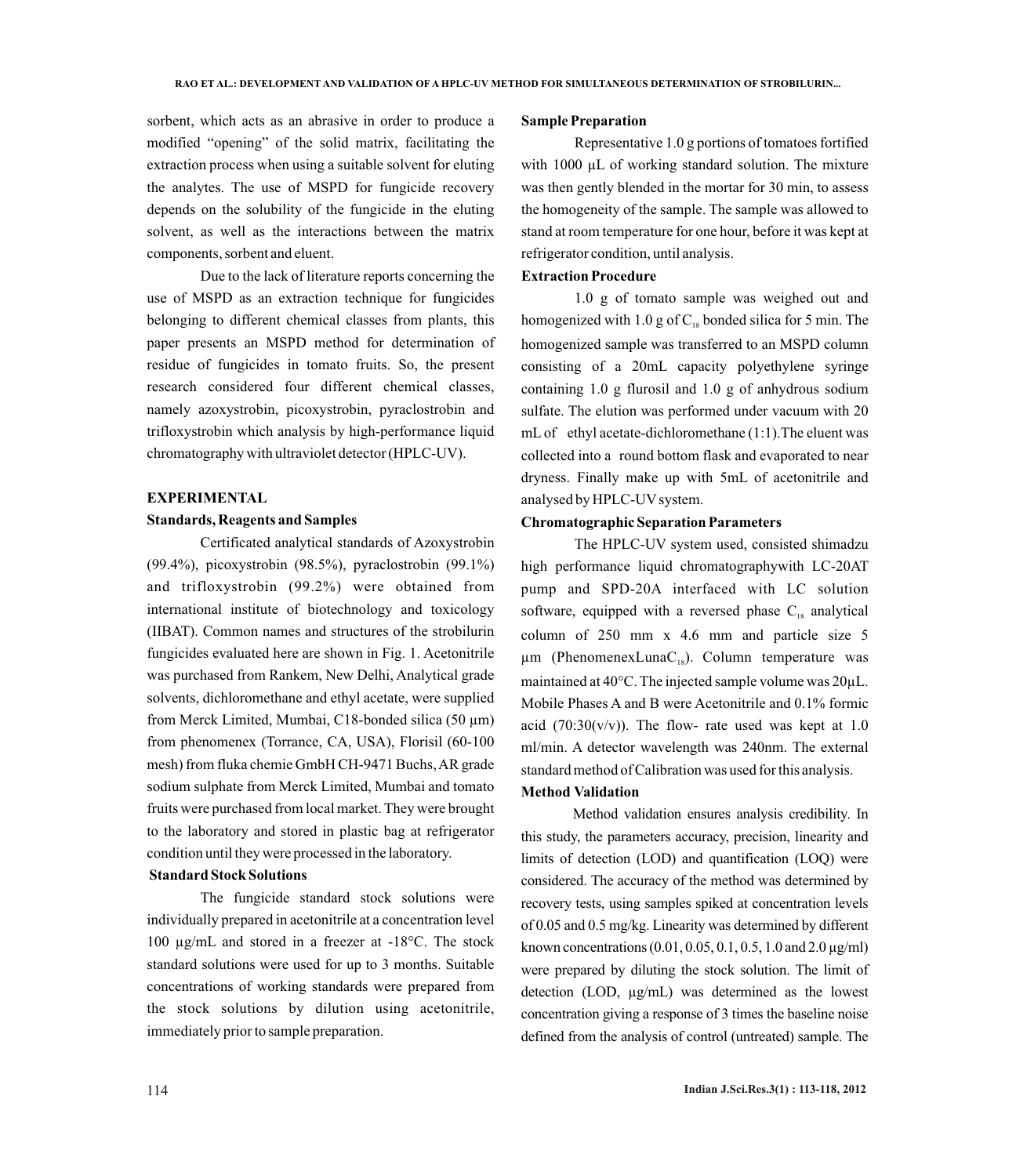limit of quantification (LOQ, µg/mL) was determined as the lowest concentration of a given fungicide giving a response of 10 times the baseline noise.

### **RESULTS AND DISCUSSION**

### **Specificity**

Specificity was confirmed by injecting the tomato fruit control. There were no matrix peaks in the chromatograms to interfere with the analysis of fungicide residues shown in Fig.2. Furthermore, the retention times of azoxystrobin, picoxystrobin, pyraclostrobin and trifloxystrobin were constant at  $4.7\pm0.2$ ,  $6.7\pm0.2$ ,  $7.7\pm0.2$ , 9.3±0.2 min.

### **Linearity**

Different known concentrations of fungicides (0.01, 0.05, 0.1, 0.5, 1.0, 2.0 µg/L) were prepared in acetonitrile by diluting the stock solution. Each solution was prepared in triplicate. Injected the standard solutions and measured the peak area. Acalibration curve has been plotted of concentration of the standards injected versus area observed and the linearity of method was evaluated by analyzing six solutions. The peak areas obtained from different concentrations of fungicides were used to calculate linear regression equations. These were Y = 1 2 11 7 1 . 3 X + 3 4 . 5 0 , Y = 1 0 4 4 0 1 . 6 4 X + 7 5 . 3 3 , Y=84115.43X+18.09 and Y=134423.15+45.06, with correlation coefficients of 0.9998, 1.0000, 0.9999 and 0.9998 for azoxystrobin, picoxystrobin, pyraclostrobin and trifloxystrobin respectively. A calibration curve showed in Fig. 3.

#### **Accuracy and Precision**

Recovery studies were carried out at 0.05 and 0.5 µg/mL fortification levels for azoxystrobin, picoxystrobin, pyraclostrobin and trifloxystrobin in tomato fruits. The recovery data and relative standard deviation values obtained by this method are summarized in table 1.

These numbers were calculated from five replicate analyses of given sample (azoxystrobin, picoxystrobin, pyraclostrobin and trifloxystrobin) made by a single analyst on one day. The repeatability of method satisfactory (RSDs<3%).

#### **Detection and Quantification Limits**

The limit of quantification was determined to be 0.05 µg/mL. The quantitation limit was defined as the lowest fortification level evaluated at which acceptable average recoveries (90-97%, RSD<3%) were achieved. This quantitation limit also reflects the fortification level at which an analyte peak is consistently generated at approximately 10 times the baseline noise in the chromatogram. The limit of detection was determined to be 0.01 µg/mL at a level of approximately three times the back ground of control injection around the retention time of the peak of interest.

#### **Storage Stability**

A storage stability study was conducted at  $-20\pm1\degree C$  with tomato samples spiked with 0.1  $\mu$ g/mL of azoxystrobin, picoxystrobin, pyraclostrobin and trifloxystrobin Samples were stored for a period of 30 days at this temperature. Analysed for the content of azoxystrobin, picoxystrobin, pyraclostrobin and trifloxystrobin before storing and at the end of storage period. The percentage dissipation observed for the above storage period was only less than 3% for azoxystrobin, picoxystrobin, pyraclostrobin and trifloxystrobin showing no significant loss of residues on storage. The results are presented in table 2.

#### **CONCLUSIONS**

This paper describes for the first time a fast, simple sensitive analytical method based on MSPD-HPLC-UV was developed and validated for the simultaneous determination of four Strobilurin fungicide residues in tomato fruit.

The MSPD extraction procedure of the described method is very simple and requires no sample preparation or pre-treatment, providing adequate clean-up of the matrix. Whole tomato fruit extracts are very clean, with no interfering peaks at the retention time of the target compounds, indicating good selectivity of the proposed method.

The mobile phase Acetonitrile and 0.1% formic acid yields good separation and resolution and the analysis time required for the chromatographic determination of the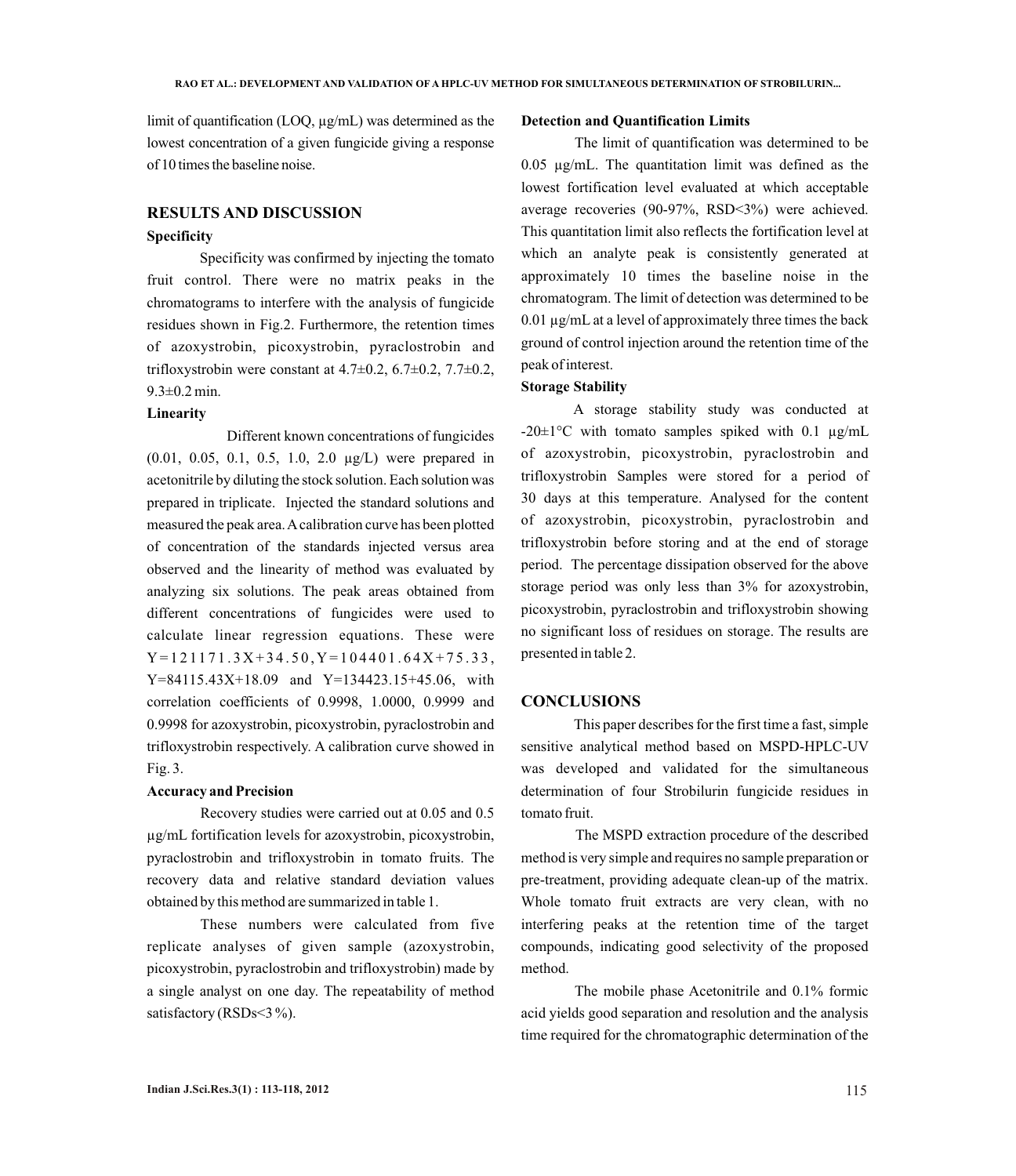four Strobilurin fungicides is very short (around 15 min for a chromatographic run).

Satisfactory validation parameters such as linearity, recovery, precision and very low limits were obtained and according to the SANCO guidelines (2009).

For all of the Strobilurin fungicides the sensitivity of the method was good enough to ensure reliable determination levels lower than the respective MRLs. Therefore, the proposed analytical procedure could satisfactorily be useful for regular monitoring of Strobilurin fungicide residues on a



Fig.1:Names and structures of four strobilurin fungicides evaluated



Fig.2: Representative Chromatogram at fortification level of 0.05µg/mL



 **Fig.3: Representative Calibration curve of strobilurin fungicides**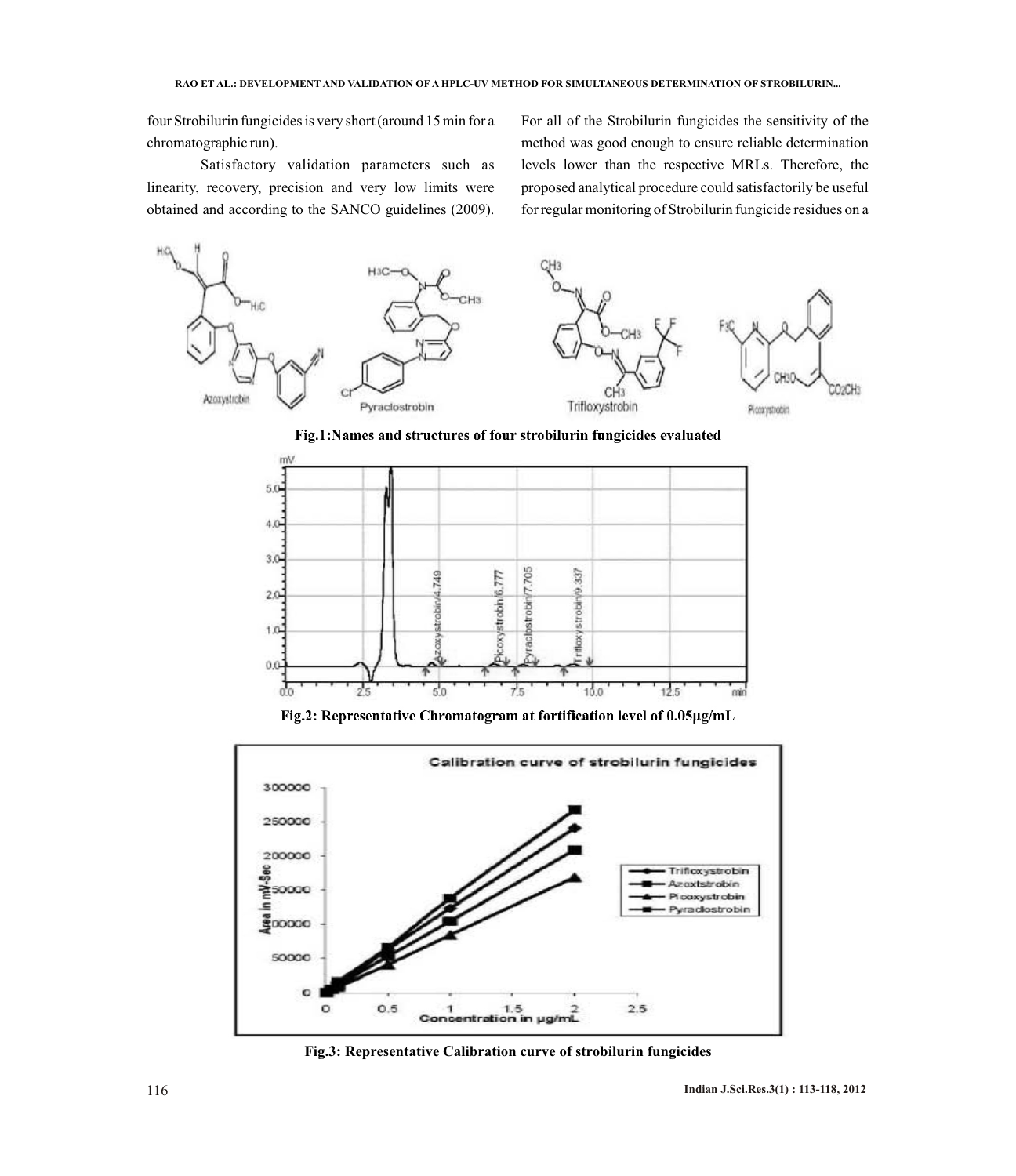| <b>Fortification</b>           |                |                  |      |      |      |  |  |  |
|--------------------------------|----------------|------------------|------|------|------|--|--|--|
| Concentration<br>in $\mu$ g/mL | Replication    | Recovery $(\% )$ |      |      |      |  |  |  |
|                                | R <sub>1</sub> | 88               | 90   | 89   | 91   |  |  |  |
|                                | R <sub>2</sub> | 90               | 91   | 88   | 90   |  |  |  |
|                                | R <sub>3</sub> | 91               | 89   | 89   | 94   |  |  |  |
| 0.05                           | R4             | 89               | 93   | 90   | 93   |  |  |  |
|                                | R <sub>5</sub> | 89               | 90   | 91   | 91   |  |  |  |
|                                | R <sub>6</sub> | 90               | 90   | 93   | 90   |  |  |  |
|                                | Mean           | 90               | 91   | 90   | 92   |  |  |  |
|                                | <b>RSD</b>     | 1.17             | 1.52 | 1.99 | 1.80 |  |  |  |
|                                | R <sub>1</sub> | 95               | 95   | 93   | 96   |  |  |  |
|                                | R <sub>2</sub> | 98               | 93   | 93   | 93   |  |  |  |
|                                | R <sub>3</sub> | 96               | 96   | 94   | 92   |  |  |  |
| 0.5                            | R <sub>4</sub> | 95               | 92   | 92   | 95   |  |  |  |
|                                | R <sub>5</sub> | 95               | 94   | 93   | 93   |  |  |  |
|                                | R <sub>6</sub> | 93               | 92   | 95   | 92   |  |  |  |
|                                | Mean           | 95               | 94   | 93   | 94   |  |  |  |
|                                | <b>RSD</b>     | 1.71             | 1.74 | 1.11 | 1.76 |  |  |  |

**Table1: Recoveries of the strobilurin fungicides from fortified tomato fruit control sample (n=6)**

## **Table 2: Storage stability Details (n=6)**

| <b>Fortified</b><br>concentra<br>tion in<br>$\mu$ g/mL | <b>Storage</b><br>Period in<br><b>Days</b> |                | Recovery in % |               |                |                 |  |  |
|--------------------------------------------------------|--------------------------------------------|----------------|---------------|---------------|----------------|-----------------|--|--|
|                                                        |                                            | Replication    | Azoxystrobin  | Picoxystrobin | Pyraclostrobin | Trifloxystrobin |  |  |
| 0.1                                                    | $\mathbf{0}$                               | R1             | 92            | 91            | 91             | 92              |  |  |
|                                                        |                                            | R <sub>2</sub> | 94            | 93            | 93             | 93              |  |  |
|                                                        |                                            | R <sub>3</sub> | 95            | 95            | 91             | 95              |  |  |
|                                                        |                                            | R <sub>4</sub> | 92            | 92            | 95             | 93              |  |  |
|                                                        |                                            | R <sub>5</sub> | 93            | 94            | 92             | 94              |  |  |
|                                                        |                                            | R <sub>6</sub> | 92            | 91            | 92             | 92              |  |  |
|                                                        |                                            | Mean           | 93            | 93            | 92             | 93              |  |  |
|                                                        |                                            | <b>RSD</b>     | 1.36          | 1.76          | 1.63           | 1.25            |  |  |
|                                                        |                                            | R1             | 90            | 90            | 89             | 91              |  |  |
|                                                        | 30                                         | R <sub>2</sub> | 89            | 89            | 89             | 89              |  |  |
|                                                        |                                            | R <sub>3</sub> | 90            | 90            | 91             | 91              |  |  |
|                                                        |                                            | R4             | 91            | 91            | 90             | 91              |  |  |
|                                                        |                                            | R5             | 91            | 92            | 91             | 90              |  |  |
|                                                        |                                            | R <sub>6</sub> | 92            | 91            | 90             | 91              |  |  |
|                                                        |                                            | Mean           | 91            | 91            | 90             | 91              |  |  |
|                                                        |                                            | <b>RSD</b>     | 1.08          | 1.16          | 0.99           | 0.92            |  |  |